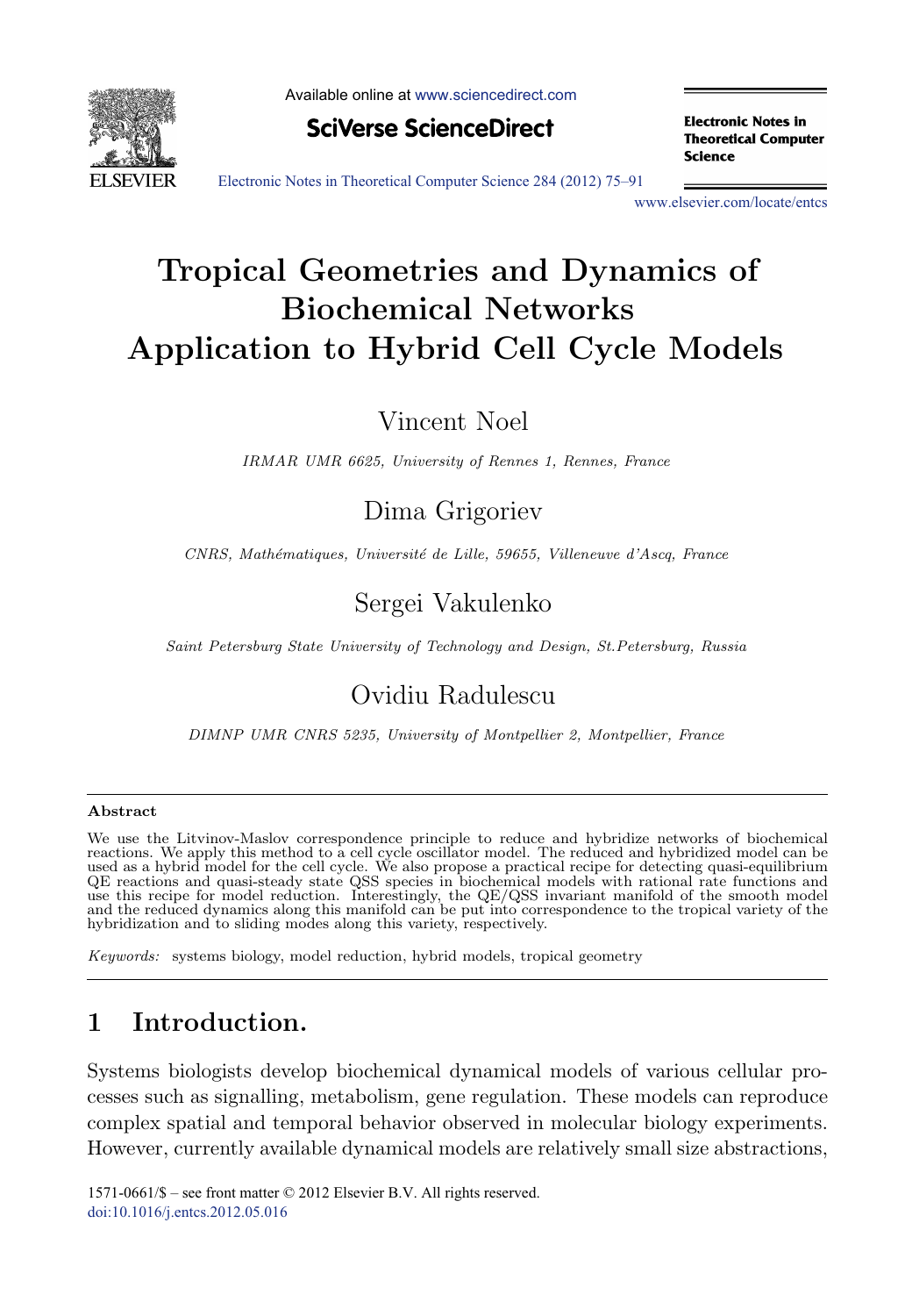containing only tens of variables, and become ineffective when a comprehensive description of high throughput data is needed. This modest size results from the lack of precise information on kinetic parameters of the biochemical reactions on one hand, and of the limitations of parameter identification methods on the other hand. Further limitations can result from the combinatorial expl[osio](#page-16-0)[n](#page-15-0) [o](#page-15-0)f interactions among molecules with multiple modifications and interaction sites [4]. In middle out modeling strategies small models can be justified by saying that one looks for an optimal level of complexity that captures the salient features of the phenomenon under study. The ability to choose the relevant details and to omit the less important ones is part of the art of th[e](#page-15-0) [m](#page-15-0)odeler. Beyond modeler's art, the success of simple models relies on an important property of large dynamical systems. The dynamics of multiscale, dissipative, large biochemical models, can be reduced to that of simpler models, that were called dominant subsystems [19,8,6]. Simplified, dominant subsystems contain less parameters and are more ea[sy](#page-15-0) [to](#page-15-0) [an](#page-15-0)alyze. The choice of the dominant subsystem depends on the comparison among the time scales of the large model. Among the conditions leading to dominance and allowing to generate reduced models, the most important are quasi-equilibrium (QE) and the quasi-steady state (QSS) approximations [8]. In nonlinear systems, timescales and together with them dominant subs[yste](#page-15-0)ms can change during the dynamics [and](#page-16-0) undergo more or less sharp transitions. The existence of these transitions suggests that a hybrid, discrete/continous framework is well adapted for the description of the dynamics of large nonlinear systems with multiple time scales [3,15,16]. The notion of dominance can be exploited to obtain simpler models from larger models with multiple separated timescales and to assemble these simpler models into hybrid models. This notion is asymptotic and a natural mathematical framework to capture multiple asymptotic relations is the tropical geometry. Motivated by applications in mathematical physics [10], systems of polynomial equations [24], etc., tropical geometry uses a change of scale to transform nonlinear systems into discontinuous piecewise linear systems. The tropicalization is a robust property of the system, remaining constant for large domains of parameter values; it can reveal qualitative stable features of the system's dynamics, such as various types of attractors. Thus, the use of tropicalization to model large systems in molecular biology could be a promising solution to the study of systems with imprecise kinetic parameters. In this paper we propose a method for reduction and hybridization of biochemical networks. This method, based on tropical geometry, could be used to automatically produce the simple models that are needed in middle-ou[t](#page-15-0) [a](#page-15-0)pproaches of systems biology.

### **2 Biochemical networks with rational rate functions.**

Systems biology models use chemical kinetics to describe the dynamics of cellular processes. We consider here that the molecules of various species are present in sufficient large numbers and that stochastic fluctuations are negligible as a consequence of the law of large numbers and/or of the averaging theorem [3]. We also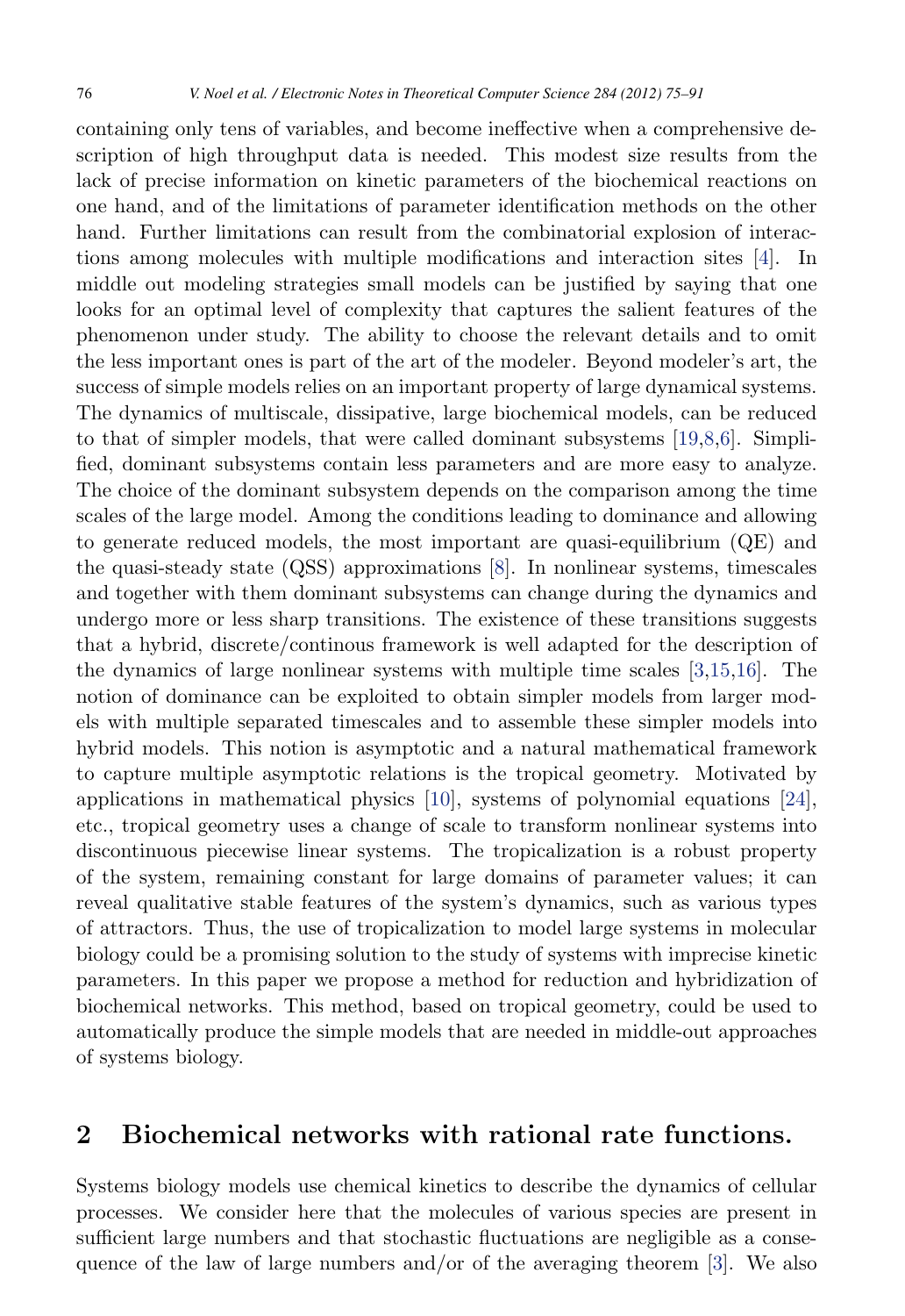<span id="page-2-0"></span>consider that space transport phenomena are s[uffi](#page-15-0)ciently rapid such that the well stirred reactor hypothesis is valid. In these conditions, the dynamics of the biochemical system can be described by systems of differential e[qua](#page-15-0)tions. In chemical kinetics, enzymatic reactions are presented as reduced one-step processes characterized by stoichiometry vectors and rate functions. However, each enzymatic reaction can be decomposed into several steps that define the reaction mechanism. The re[sult](#page-15-0)ing stoichiometry and global rate depend on the mechanism. Several methods were designed for calculating effective rates of arbitrarily complex mechanisms. For single route enzyme reactions King and Altman [9] proposed a graphical method to compute global rates; these are rational functions of the concentrations (an example is the Michaelis-Menten equation). Yablovsky and Lazman [13] studied the same problem for more general mechanisms and found that in this case the reaction rates are solutions of polynomial equations; these can be solved by radicals in a few number of cases and can be calculated by multi-variate hypergeometric series in general [13]. Truncation of these series to finite order leads to rational approximations of the reaction rates.

In chemical kinetics with rational reaction rates the concentration  $x_i$  of the *i*-th component follows the ordinary diffe[ren](#page-16-0)tial equation:

$$
\frac{dx_i}{dt} = P_i(\boldsymbol{x})/Q_i(\boldsymbol{x}),\tag{1}
$$

where  $P_i(\boldsymbol{x}) = \sum_{\alpha \in A_i} a_{i,\alpha} \boldsymbol{x}^{\alpha}, Q_i(\boldsymbol{x}) = \sum_{\beta \in B_i} b_{i,\beta} \boldsymbol{x}^{\beta},$  are polynomials and we have  $1 \leq i \leq n$ . Here  $\boldsymbol{x}^{\alpha} = x_1^{\alpha_1} x_2^{\alpha_2} \dots x_n^{\alpha_n}$ ,  $\boldsymbol{x}^{\beta} = x_1^{\beta_1} x_2^{\beta_2} \dots x_n^{\beta_n}$ ,  $a_{i,\alpha}, b_{i,\beta}$ , are nonzero real numbers, and  $A_i, B_i$  are finite subsets of  $\mathbb{N}^n$  called supports of  $P_i$  and  $Q_i$ .

A simple example of model with rational reaction rates is the minimal cell cycle oscillator model proposed by Tyson [26]. This example will be studied throughout the paper. The dynamics of this nonlinear model that contains 5 species and 7 reactions is described by a system of 5 polynomial differential equations:

$$
y'_1 = k_9y_2 - k_8y_1 + k_6y_3, \t y'_2 = k_8y_1 - k_9y_2 - k_3y_2y_5,
$$
  
\n
$$
y'_3 = k'_4y_4 + k_4y_4y_3^2/C^2 - k_6y_3, \t y'_4 = -k'_4y_4 - k_4y_4y_3^2/C^2 + k_3y_2y_5,
$$
  
\n
$$
y'_5 = k_1 - k_3y_2y_5, \t \t \text{where } y_1 + y_2 + y_3 + y_4 = C.
$$
\n(2)

# **3 Hybridization and tropical geometry.**

Tropical geometry is a new branch of algebraic geometry that studies the asymptotic properties of varieties. While algebraic geometry deals with polynomial functions, tropical geometry deals with piecewise linear functions with integer directing slopes. Tropical geometry has a growing number of applications in enumerative problems in nonlinear equation solving [20], statistics [17], traffic optimization [1].

The logarithmic transformation  $u_i = log x_i$ ,  $1 \leq i \leq n$ , well known for drawing graphs on logarithmic paper, plays a central role in tropical geometry [27]. By abus de langage, here we call logarithmic paper the image of  $\mathbb{R}^n_+$  by the logarithmic transformation, even if  $n > 2$ . Monomials  $M(x) = a_{\alpha} x^{\alpha}$  with positive coefficients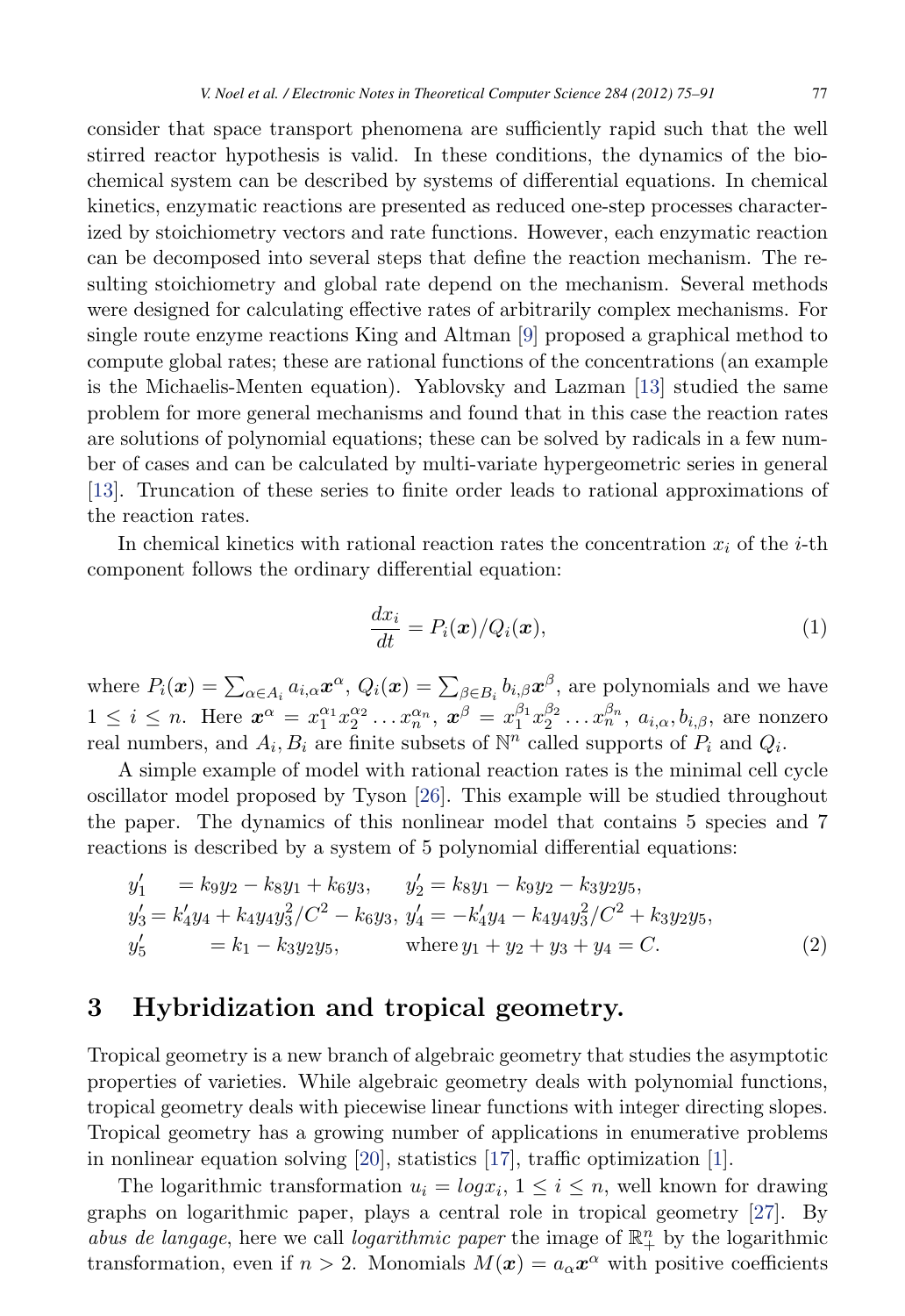$a_{\alpha} > 0$ , become linear functions,  $log M = log a_{\alpha} + \langle \alpha, log(x) \rangle$ , by this transformation. Furthermore, th[e e](#page-2-0)uclidian distance on the logarithmic paper is a good measure of separation (see next section).

Litvinov and Maslov [11,10] proposed a heuristic (corresponden[ce](#page-2-0) principle) allowing to transform mathematical objects (integrals, polynomials) into their quantified (tropical) versions. According to this heuristic, to a polynomial with positive real coefficients  $\sum_{\alpha \in A} a_{\alpha} x^{\alpha}$ , where  $A \subset \mathbb{N}^n$  is the support of the polynomial, one associates the max-plus polynomial  $max_{\alpha \in A} \{log(a_{\alpha}) + \langle log(x), \alpha \rangle\}.$ 

We adapt this heuristic to associate a piecewise-smooth hybrid model to the system of rational ODEs (1).

**Definition 3.1** We call tropicalization of the smooth ODE system (1) the following piecewise-smooth system:

$$
\frac{dx_i}{dt} = s_i exp[max_{\alpha \in A_i} \{log(|a_{i,\alpha}|) + \langle \mathbf{u}, \alpha \rangle\} - max_{\beta \in B_i} \{log(|b_{i,\beta}|) + \langle \mathbf{u}, \beta \rangle\} ],
$$
\n(3)

where  $u = (log x_1, \ldots, log x_n), s_i = sign(a_{i, \alpha_{max}}) sign(b_{i, \beta_{max}})$  and  $a_{i, \alpha_{max}}, \alpha_{max} \in$  $A_i$  (respectively,  $b_{i,\beta_{max}}, \beta_{max} \in B_i$ ) denotes the coefficient of a monomial of the numerator (respectively, of the denominator) for which the maximum occurring in (3) is attained.

In a different notation this reads:

$$
\frac{dx_i}{dt} = Dom\{a_{i,\alpha}\boldsymbol{x}^{\alpha}\}_{\alpha \in A_i}/Dom\{b_{i,\beta}\boldsymbol{x}^{\beta}\}_{\alpha \in B_i},\tag{4}
$$

where  $Dom{a_{i,\alpha}\mathbf{x}^{\alpha}}_{\alpha \in A_i} = sign(a_{i,\alpha_{max}})exp[ max_{\alpha \in A_i} \{log(|a_{i,\alpha}|) + \langle \mathbf{u}, \alpha \rangle \}].$ Finally, the tropicalization can be written with Heaviside functions:

$$
\frac{dx_i}{dt} = \frac{\sum_{\alpha \in A_i} a_{i,\alpha} x^{\alpha} \prod_{\alpha' \neq \alpha} \theta(<\alpha - \alpha', log(x) > +log(|a_{i,\alpha}|) - log(|a_{i,\alpha}'|))}{\sum_{\beta \in B_i} b_{i,\beta} x^{\beta} \prod_{\beta' \neq \beta} \theta(<\beta - \beta', log(x) > +log(|b_{i,\beta}|) - log(|b_{i,\beta'}|))},
$$
(5)

where  $\theta(x) = 1$  if  $x > 0$ , 0 if not. The following definitions are standard and will be used throughout the paper:

**Definition 3.2** The Newton polytope of a polynomial  $P(x) = \sum_{\alpha \in A} a_{\alpha} x^{\alpha}$  $P(x) = \sum_{\alpha \in A} a_{\alpha} x^{\alpha}$  is defined as the convex hull (in  $\mathbb{R}^n$ ) of the support of  $P$ . New( $P$ ) = conv(A) fined as the convex hull (in  $\mathbb{R}^n$ ) of the support of P,  $New(P) = conv(A)$ .

**Definition 3.3** The max-plus poly[nom](#page-15-0)ial  $P^{\tau}(x) = max\{log|a_{\alpha}| + \langle \alpha, log(x) \rangle\}$ is called the tropicalization of  $P(x)$ . The logarithmic function is defined as  $log(x)$ :  $\mathbb{R}^n_+ \to \mathbb{R}^n$ ,  $log(\mathbf{x})_i = log(x_i)$ .

**Definition 3.4** The set of points  $x \in \mathbb{R}^n$  where  $P^{\tau}(x)$  is not smooth is called tropical variety. Alternative names are used such as logarithmic limit sets, Bergman fans, Bieri-Groves sets, or non Archimedean amoebas [18].

In two dimensions, a tropical variety is a tropical curve made of several halflines (tentacles) and finite intervals [14]. A tropical line corresponds to only three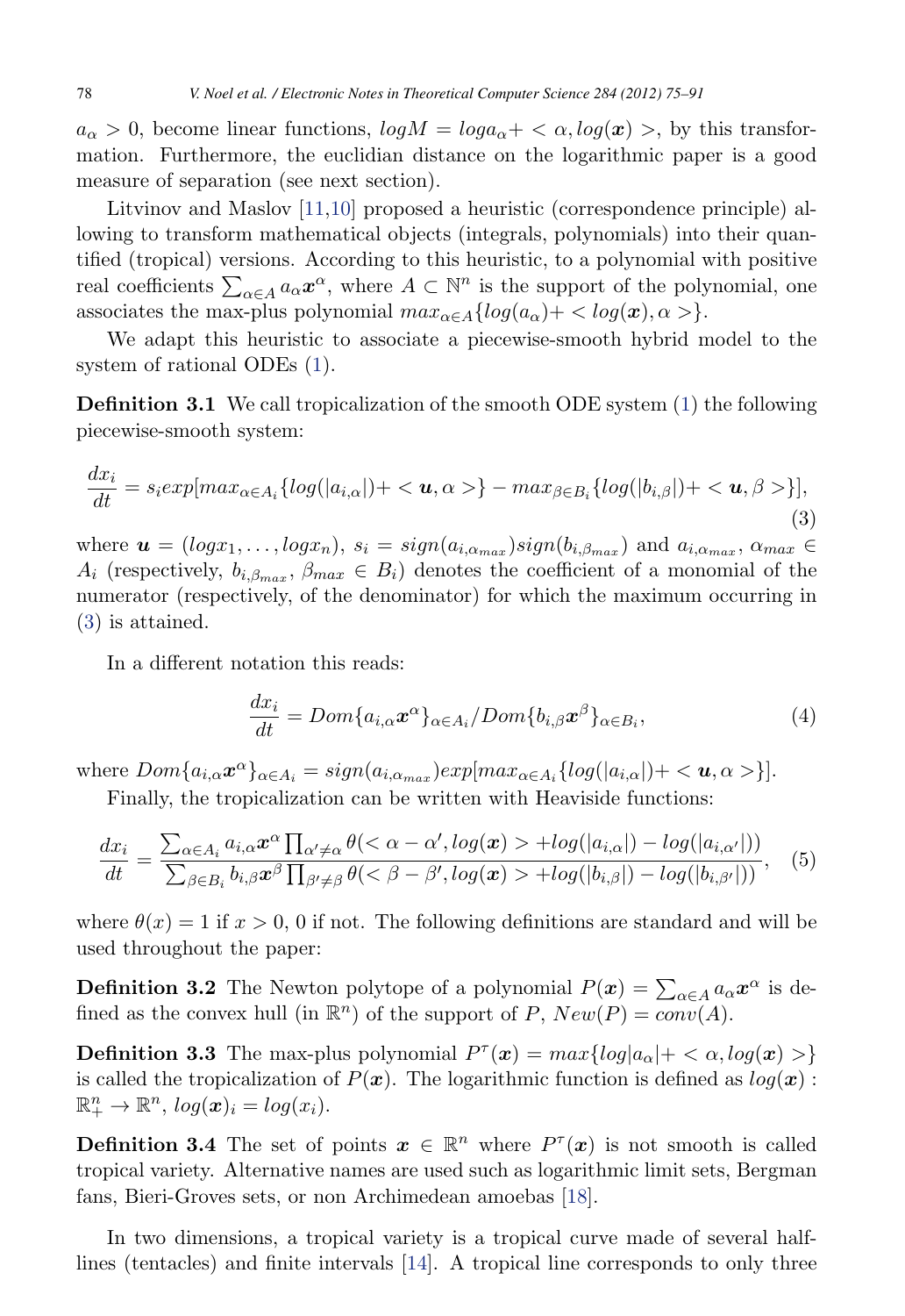monomials and is made of three half lines sharing a common point. The tentacles and the intervals of the tropical variety are orthogonal to the edges and point to the interior of the Newton polygon [18] (see Fig.1).

### **4 Dominance and separation.**

The above heuristic is related to the notion of dominance. Actually we have replaced each polynomial in the rational function by the dominant monomial. Dominance of monomials has an asymptotic meaning inside cones of the logarithmic paper. For instance  $x^{\alpha}$  dominates  $x^{\beta}$  on the half plane  $\langle log(x), \alpha - \beta \rangle > 0$  of the logarithmic paper. We have  $x^{\beta}/x^{\alpha} \to 0$  when the limit is taken along lines in this half plane.

For practical applications, we would also need a finite scale notion of dominance. Let  $M_1(x) = a_{\alpha_1} x^{\alpha_1}$  and  $M_2(x) = a_{\alpha_2} x^{\alpha_2}$  be two monomials. We define the following binary relations:

**Definition 4.1** [Separation]  $M_1$  and  $M_2$  are separated on a domain  $D \subset R^n_+$  at a layer  $a > 0$  if  $l \log(|a - |a^{\alpha_1}|)$   $l \log(|a - |a^{\alpha_2}|) > a$  for all  $x \in D$ level  $\rho > 0$  if  $|log(|a_{\alpha_1}|\mathbf{x}^{\alpha_1}) - log(|a_{\alpha_2}|\mathbf{x}^{\alpha_2})| > \rho$  for all  $\mathbf{x} \in D$ .

On logarithmic paper, two monomials are separated on the domain  $D$ , if  $D$  is separated by the euclidian distance  $\rho$  from the hyperplane  $\langle log(x), \alpha_1 - \alpha_2 \rangle$  $log|a_{\alpha_2}| - log|a_{\alpha_1}|.$ 

**Definition 4.2** [Dominance] The monomial  $M_1$  dominates the monomial  $M_2$  at the level  $\rho > 0$ ,  $M_1 \succ_{\rho} M_2$ , if  $log(|a_{\alpha_1}|\mathbf{x}^{\alpha_1}) > log(|a_{\alpha_2}|\mathbf{x}^{\alpha_2}) + \rho$  $log(|a_{\alpha_1}|\mathbf{x}^{\alpha_1}) > log(|a_{\alpha_2}|\mathbf{x}^{\alpha_2}) + \rho$  $log(|a_{\alpha_1}|\mathbf{x}^{\alpha_1}) > log(|a_{\alpha_2}|\mathbf{x}^{\alpha_2}) + \rho$  for all  $\mathbf{x} \in D \subset \mathbb{R}^n_+$ .

Dominance is a partial order relation on the set of multivariate monomials defined on subsets of  $\mathbb{R}^n_+$ .

### **5 Dominance and global reduction of large models.**

There are two simple methods for model reduction of nonlinear models with multiple timescales: the quasi-equilibrium  $(QE)$  and the quasi-steady state  $(QSS)$  approximations. As discussed in [8], these two approximations are physically and dynamically distinct. Here we present a method allowing to detect QE reactions and QSS species. Like in [19], the first step of the method is to detect the "slaved" species, i.e. the species that obey quasi-steady state equations. These can be formally defined by introducing the notion of imposed trace. Given the traces  $x(t)$ of all the species, the imposed trace of the *i*-th species is a real stable root  $x_i^*(t)$ of the polynomial equation  $P_i(x_1(t),...,x_{i-1}(t),x_i^*(t),x_{i+1}(t),...,x_n(t))=0$  (stability means that  $\frac{dP_i}{dx_i} < 0$  at this root). Eventually, there may be several imposed traced, because a polynomial equation can have several real roots.

**Definition 5.1** We say that a species is slaved if the distance between the traces  $x_i(t)$  and some imposed trace  $x_i^*(t)$  is small on some interval,  $sup_{t\in I}|log(x_i(t))$  $log(x_i^*(t)) < \delta$ , for some  $\delta > 0$  sufficiently small. A species is globally slaved if  $I = [T, \infty)$  for some  $T \geq 0$ .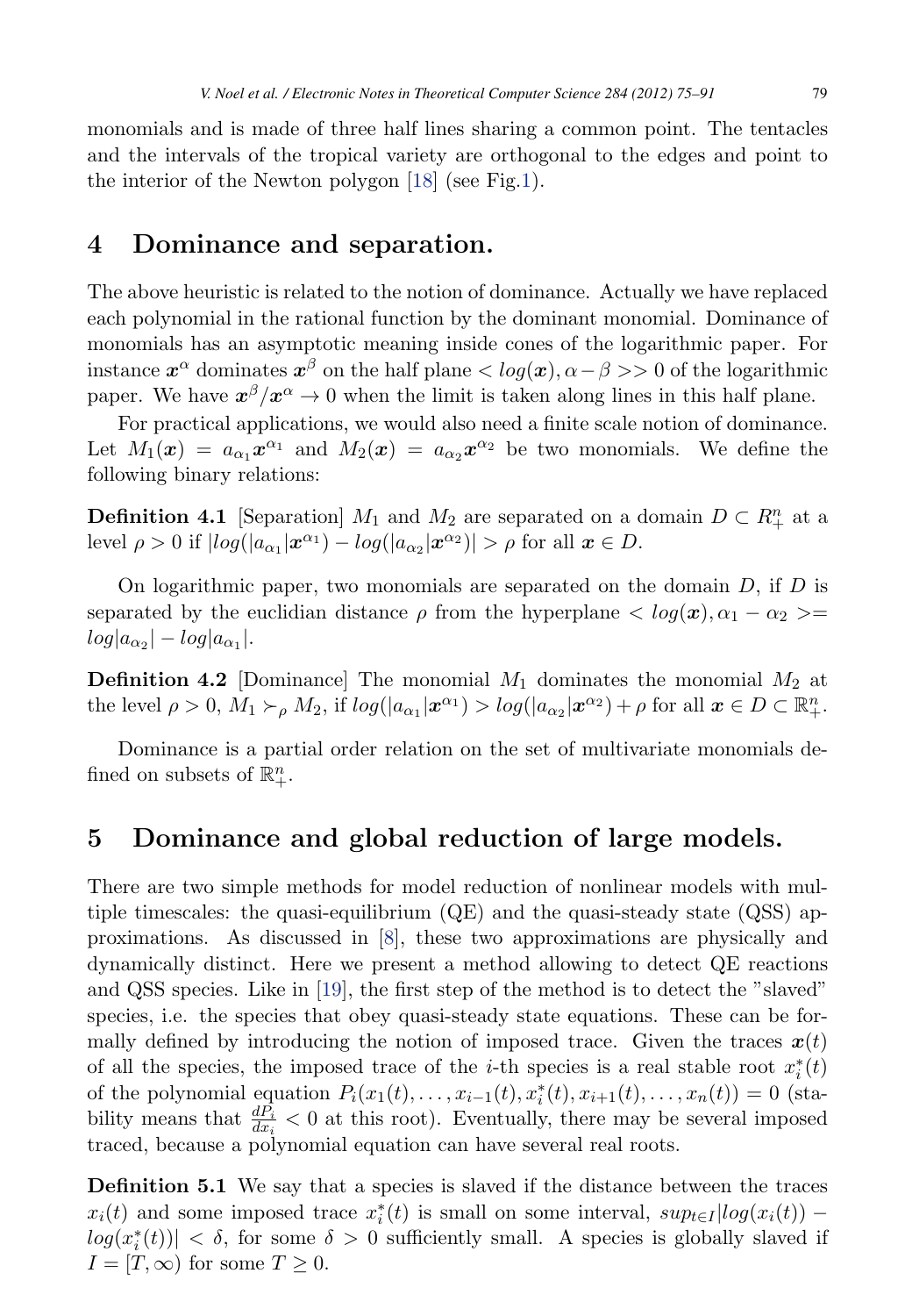Slaved species are good candidates for QSS species and this criterion was used to identify QSS species in [19]. More generally, slaved species are involved in rapid processes, but are not always QSS. Actually, two distinct cases lead to slaved species.

Quasi-equilibrium. A system with fast, quasi-equilibrium reactions has the following structure [8]:

$$
\frac{dx}{dt} = \sum_{s,slow} R_s(x)\gamma^s + \frac{1}{\epsilon} \sum_{f, fast} R_f(x)\gamma^f,\tag{6}
$$

where  $\epsilon > 0$  is a small parameter  $\gamma^s, \gamma^f \in \mathbb{Z}^n$  are stoichiometric vectors. To separate slow/fast variables, we have to study the spaces of linear conservation law of the initial system (6) and of the following fast subsystem:

$$
\frac{d\boldsymbol{x}}{dt} = \frac{1}{\epsilon} \sum_{f, fast} R_f(\boldsymbol{x}) \boldsymbol{\gamma}^f. \tag{7}
$$

In general, the system (6) can have several conservation laws. These are linear functions  $b^1(x), \ldots, b^m(x)$  of the concentrations that are constant in time. The conservation laws of the system (7) provide variables that are constant on the fast timescale. If they are also conserved by the full dynamics, the system has no slow variables (variables are either fast or constant). In this case, the dynamics of the fast variables is simply given by  $Eq.(7)$ . Suppose now that the system  $(7)$  has some more conservation laws  $b^{m+1}(\boldsymbol{x}), \ldots, b^{m+l}(\boldsymbol{x}),$  that are not conserved by the full system (6). Then, these provide the slow var[iables](#page-16-0) of the system. The fast variables are those  $x_i$  such that  $(\gamma^f)_i \neq 0$ , for some fast reaction f. Let us suppose that the fast system  $(7)$  has a stable steady state that is a sol[ut](#page-15-0)ion of the QE equations (augmented by the conservation laws of the fast system):

$$
\sum_{f, fast} R_f(x)\gamma^f = 0,\tag{8}
$$

$$
b^{i}(\boldsymbol{x}) = C_{i}, \quad 1 \leq i \leq m + l. \tag{9}
$$

By classical singular perturbation methods [25,28] one can show that the fast variables can be decomposed as  $x_i = \tilde{x}_i + \eta_i$  where  $\tilde{x}_i$  satisfy the QE equations [\(8](#page-16-0)) and  $\eta_i = \mathcal{O}(\epsilon)$ , meaning that the fast variables  $x_i$  are slaved [8].

Let us consider that the reaction rates  $R_s(\mathbf{x})$ ,  $R_f(\mathbf{x})$  are polynomial functions of *x*. Let  $P_i$ ,  $\tilde{P}_i$  be the polynomials  $\sum_{s, slow} R_s(x)\gamma_i^s + \frac{1}{\epsilon}\sum_{f, fast} R_f(x)\gamma_i^f$  and  $\sum_{f,fast} R_f(x) \gamma_i^f$ , respectively. We call  $\tilde{P}_i$  the pruned version of  $P_i$ . When  $\epsilon$  is small enough, the monomials of the pruned version  $P_i$  dominate the monomials of  $P_i$ . The practical recipe for identifying QE reactions is given by the Algorithm 1. A more general algorithm, applicable to rational rates, will be given elsewhere.

Quasi-steady state. In the most usual version of QSS approximation [23], the species are split in two groups with concentration vectors  $x^s$  ("slow" or basic components) and *x*<sup>f</sup> ("fast" or QSS species). Quasi-steady species (also called radicals or fast intermediates) are low-concentration, slaved species. Typically, QSS species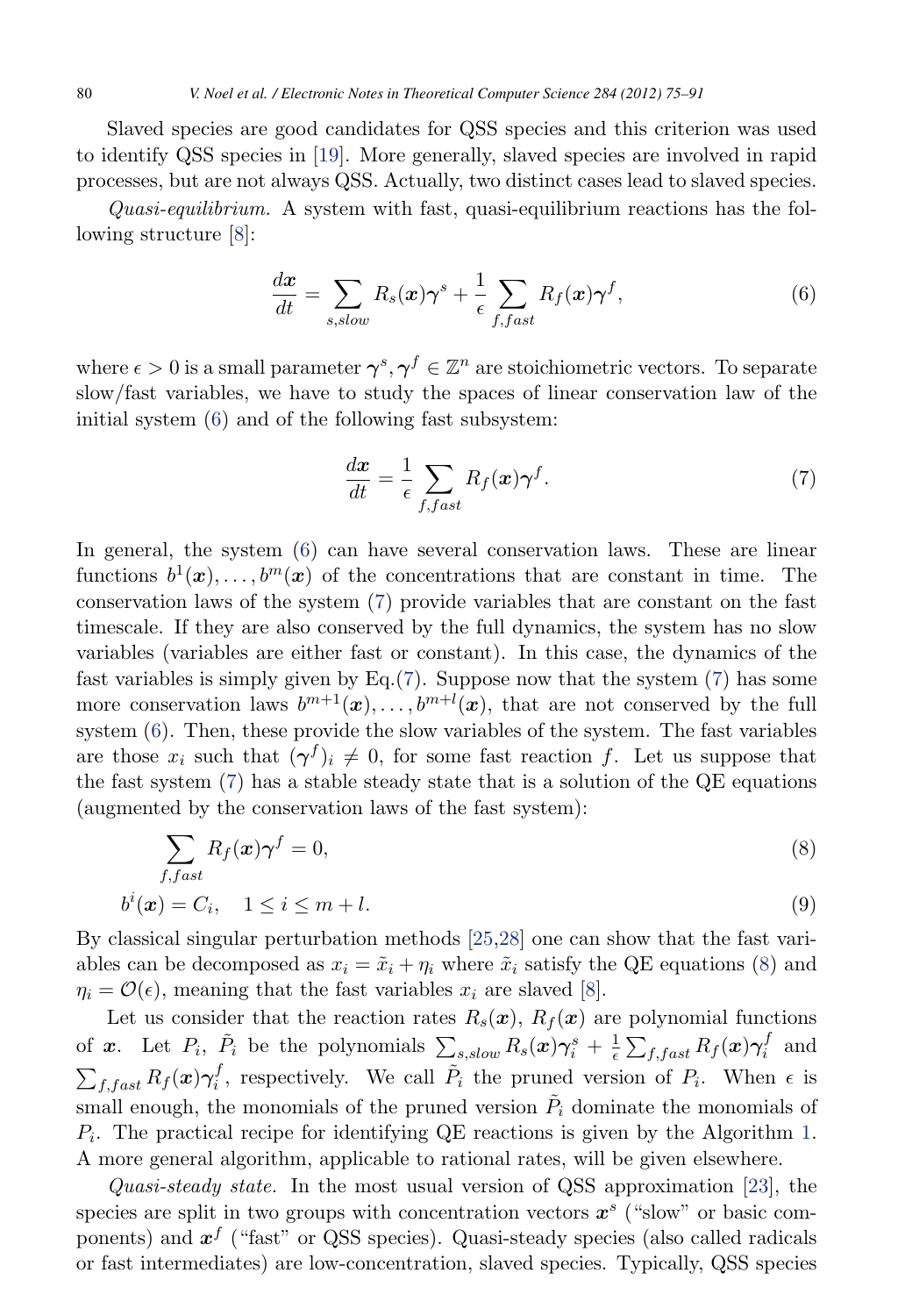<span id="page-6-0"></span>**Algorithm 1** Step 1: Detect slaved species by comparing unconstrained and imposed traces.

Step 2: For each  $P_i$  corresponding to slaved species, compute the pruned version  $P_i$ by eliminating all monomials that are dominated by other monomials of  $P_i$ .

Step 3: Identify, in the structure of  $\tilde{P}_i$  the rates of various reactions. This step could be performed by recipes presented in [22]. If both forward and backward rates are found in the pruned polynomials then the corresponding reaction is QE.

are consumed (rather than produced) by fast reactions. The small parameter  $\epsilon$ used in singular perturbation theory is now the ratio of small concentrations of fast intermediates to the concentration of [other](#page-16-0) species. After rescaling  $x^s$  and  $x^f$  to order one, the set of kinetic equations reads:

$$
\frac{d\boldsymbol{x}^s}{dt} = \boldsymbol{W}^s(\boldsymbol{x}^s, \boldsymbol{x}^f),\tag{10}
$$

$$
\frac{d\boldsymbol{x}^f}{dt} = (1/\epsilon)\boldsymbol{W}^f(\boldsymbol{x}^s, \boldsymbol{x}^f),\tag{11}
$$

where the functions  $W^s$ ,  $W^f$  and their derivatives are of order one  $(0 < \epsilon < 1)$ .

Let us suppose that the fast dynamics (11) has a stable steady state. The standard singular perturbation theory[25,28] provides the QSS algebraic condition  $W^f(x^s, x^f) = 0$  which means that fast species  $x^f$  are slaved. These equations, together with additional balances for  $x<sup>f</sup>$  (conservation laws) are enough to deduce the fast variables  $x<sup>f</sup>$  as functions of the slow variables  $x<sup>s</sup>$  and to eliminate them [29,12,19]. The slow dynamics is given by Eq. $(10)$ .

In models with polynomial reaction rates,  $W^f(x^s, x^f)$  are polynomial functions, that can be pruned by eliminating dominated monomials. Contrary to the QE situation, in QSS conditions the pruned polynomial  $\tilde{P}_i$  no longer contains both forward and backward rates of QE reactions, ie the step 3 of Algorithm 1 does not identify reversible reactions. Alternatively, one can realize that slaved species can have relatively larg[e c](#page-15-0)oncentrations, in which case they are not QSS species. However, it is difficult to say which concentration value separates QSS from non QSS species among slaved species, hence the former, dominance criterion is better.

### **6 Sliding modes of the tropicalization.**

A notable phenomenon resulting from tropicalization is the occurrence of sliding modes. Sliding modes are well known for ordinary differential equations with discontinuous vector fields [5]. In such systems, the dynamics can follow discontinuity hypersurfaces where the vector field is not defined.

The conditions for the existence of sliding modes are generally intricate. However, when the discontinuity hypersurfaces are smooth and  $n-1$  dimensional (*n* is the dimension of the vector field) then sufficient conditions for sliding modes read:

$$
\langle n_{+}(x), f_{+}(x) \rangle \langle 0, \quad \langle n_{-}(x), f_{-}(x) \rangle \langle 0, \quad x \in \Sigma, \tag{12}
$$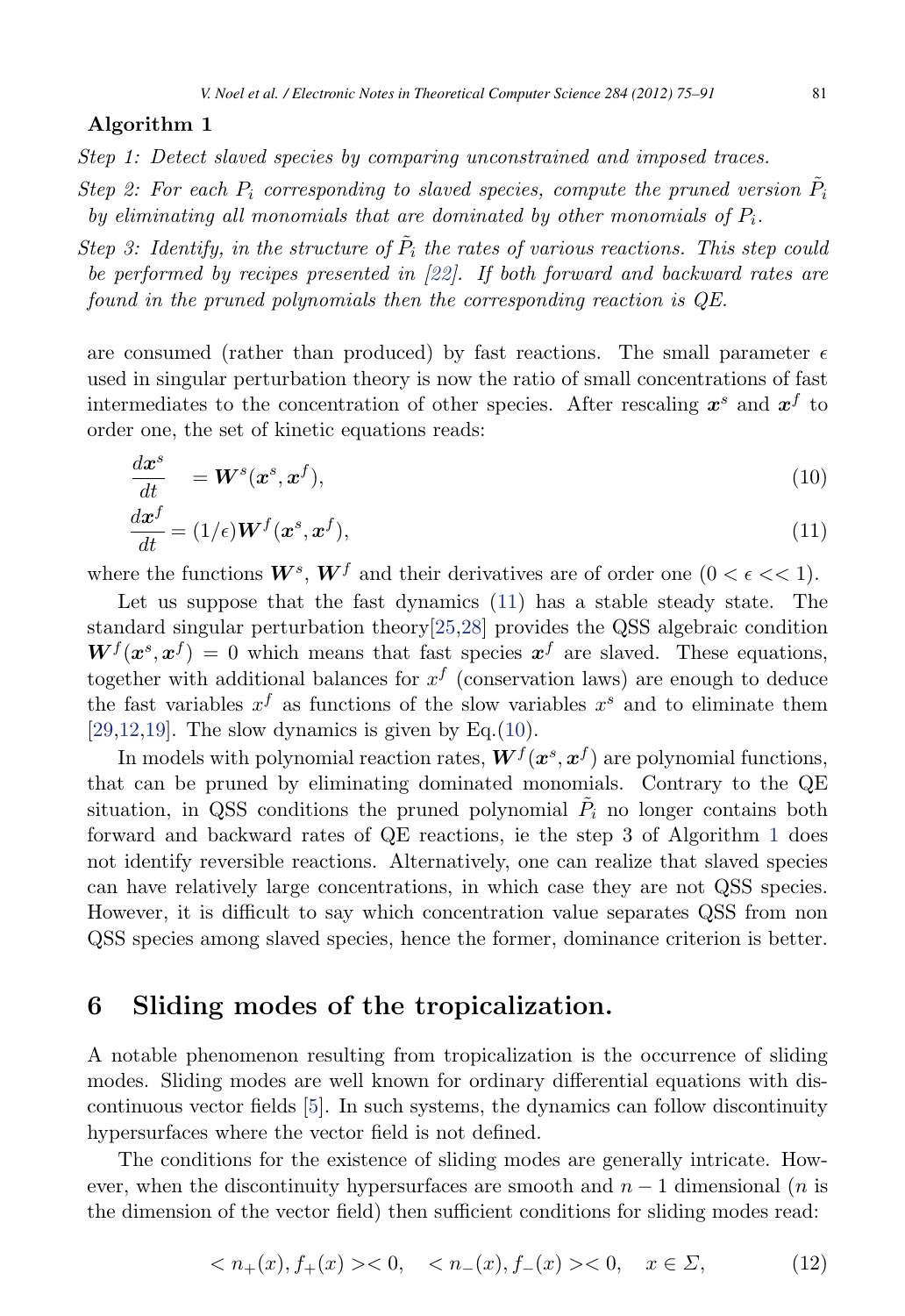where  $f_+, f_-$  are the vector fields on the two sides of  $\Sigma$  and  $n_+ = -n_-$  are the interior normals.

Let us consider that the smooth system  $(1)$  has quasi-steady state species or quasi-equilibrium reactions. In this case, the fast dynamics reads:

$$
\frac{dx_i}{dt} = \frac{1}{\epsilon}\tilde{P}_i(\boldsymbol{x})/\tilde{Q}_i(\boldsymbol{x}), \quad i \quad \text{fast},
$$
\n(13)

where  $\tilde{P}_i(\boldsymbol{x}), \tilde{Q}_i(\boldsymbol{x})$  are pruned versions of  $P_i, Q_i$ , and  $\epsilon$  is the small, singular perturbation parameter.

For sufficiently large times, the fast variables satisfy (to  $\mathcal{O}(\epsilon)$ ):

$$
\tilde{P}_i(\boldsymbol{x}) = 0, \quad i \quad \text{fast.} \tag{14}
$$

The pruned polynomial is usually a fewnomial (contains a small number of monomials). In particular, let us consider the case when only two monomials remain after pruning,  $\tilde{P}_i(x) = a_1 x^{\alpha_1} + a_2 x^{\alpha_2}$ . Then, the equation (14) defines a hyperplane  $S = \{  This hyperplane belongs to the tropical$ variety of  $\tilde{P}_i$ , because it is the place where the monomial  $x^{\alpha_1}$  switches to  $x^{\alpha_2}$  in the max-plus polynomial defined by  $\hat{P}_i$ . For  $\epsilon$  small, the QE of QSS conditions guarantee the existence of an invariant manifold  $\mathcal{M}_{\epsilon}$ , whose distance to S is  $\mathcal{O}(\epsilon)$ .

Let  $n_+, n_-$  defined as above and let  $(f_+)_i = \frac{1}{\tilde{Q}_i(\boldsymbol{x})} a_1 \boldsymbol{x}^{\alpha_1}, (f_-)_i = \frac{1}{\tilde{Q}_i(\boldsymbol{x})} a_2 \boldsymbol{x}^{\alpha_2},$  $f_i = \frac{1}{\epsilon}[(f_+)_i + (f_-)_i]$  for i fast,  $(f_+)_j = (f_-)_j = f_j = \frac{\tilde{P}_j}{\tilde{Q}_j}$ , for j not fast. Then, the stability conditions for the invariant manifold read  $\langle n_+(x_+), f(x_+) \rangle \langle 0,$  $\langle n_{-}(x_{-}), f(x_{-}) \rangle$  >  $\langle 0, \text{ where } x_{+}, x_{-} \text{ are close to } \mathcal{M}_{\epsilon}$  on the side towards which points  $n_+$  and  $n_-$ , respectively. We note that  $|(f_+)_i(x_+)| > |(f_-)_i(x_+)|$ . Thus,  $\langle n_+, f \rangle = \frac{1}{\epsilon}(n_+)_i [(f_+)_i + (f_-)_i] + \sum_{j, not fast}(n_+)_j (f_+)_j$  and  $\langle n_+, f_+ \rangle = \frac{1}{\epsilon}(n_+)_i (f_+)_i + \sum_{j, not fast}(n_+)_j (f_+)_j$  $\frac{1}{\epsilon}(n_+)_i(f_+)_i + \sum_{j,notfast}(n_+)_j(f_+)_j$ . Thus, if  $\langle n_+, f \rangle \langle 0$ , then for  $\epsilon$  small enough  $(n_+)_i(f_+)_i < 0$  and  $\langle n_+, f_- \rangle < 0$  because  $\langle n_+, f_- \rangle < n_+, f_+ \rangle$ . Similarly, we show that  $\langle n_-, f \rangle \langle 0 \rangle$  implies  $\langle n_-, f_- \rangle \langle 0 \rangle$ . This proves the following

**Theorem 6.1** If the smooth dynamics obeys QE or QSS conditions and if the pruned polynomial  $\tilde{P}$  defining the fast dynamics is a 2-nomial, then the QE or QSS equations define a hyperplane of the tropical variety of  $\tilde{P}$ . The stability of the QE of QSS manifold implies the existence of a sliding mode of the tropicalization along this hyperplane.

The converse result, i.e. deducing the stability of the QE/QSS manifold from the existence of a sliding mode on the tropical variety may be wrong. Indeed, it is possible for a trajectory of the smooth system to be close to a hyperplane of the tropical variety carrying a sliding mode and where the QE/QSS equations are satisfied identically. However, as we will see in the next section, this trajectory can leave the hyperplane sooner than the sliding mode.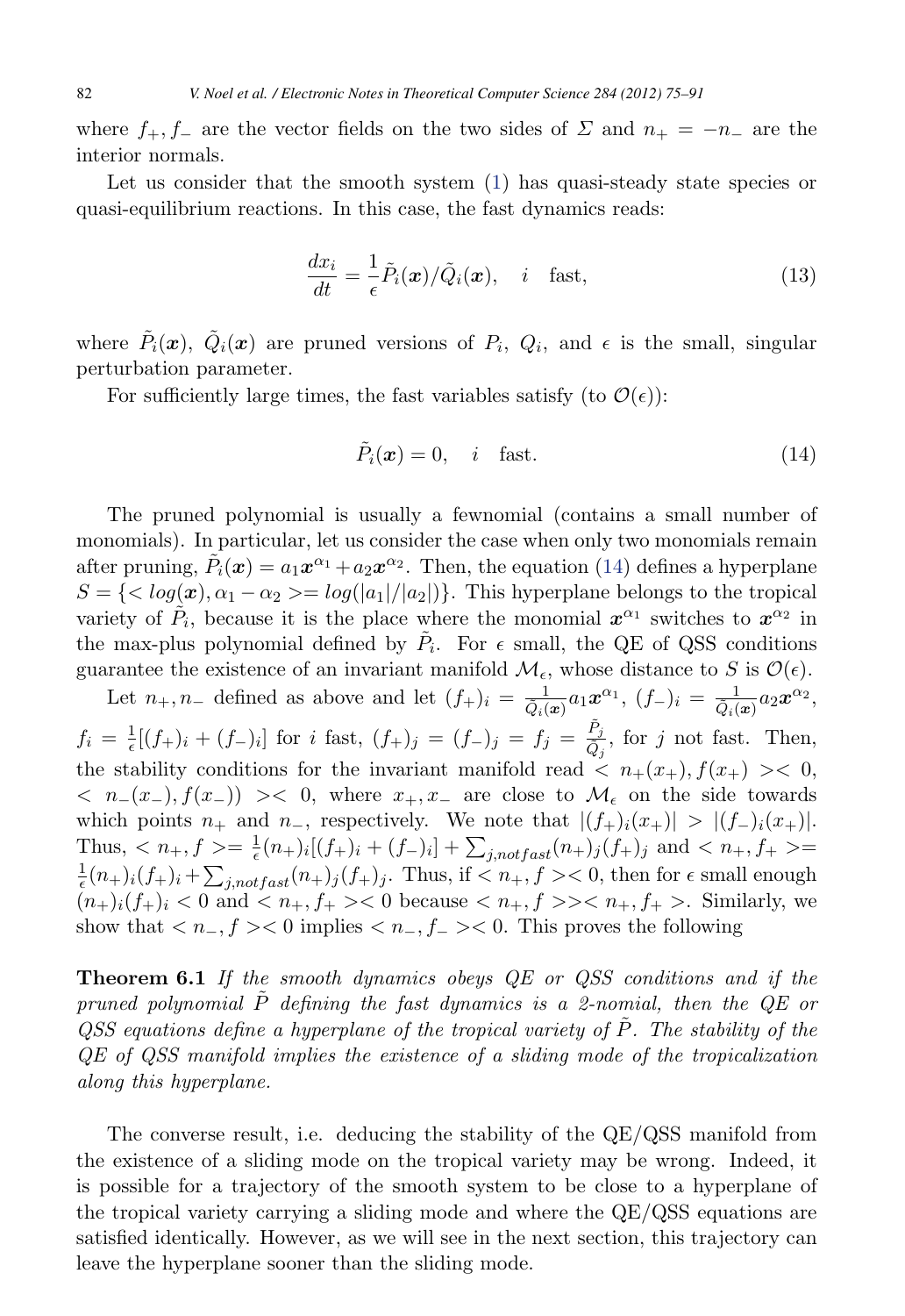

<span id="page-8-0"></span>

Fig. 1. (top left) Detection of slav[ed](#page-2-0) species by comparing traces to imposed traces: the species  $y_1, y_2, y_5$ are slaved globally, the species  $y_3, y_4$  are slaved on intervals  $Q_3, Q_4$ , respectively. (top right) Comparison of monomials of the polynomial systems of quasi-steady state equations. (botto[m lef](#page-16-0)t) Newton polygons and inner normals of the reduced two dimensional polynomial model. (bottom right) Phase portrait on logarithmic paper of the reduced two dimensional model. We represent the two tropical curves (the tripods graphs, a red and a blue one), the modes (smooth vector fields within domains bordered by tropical curves tentacles), the smooth and tropicalized limit cycles. The tropicalized cycle contains two sliding modes  $S_3, S_4$ corresponding to the intervals  $Q_3$ ,  $Q_4$  on which  $y_3$ ,  $y_4$  are quasi-stationary, respectively.

# **7 From smooth to hybrid models via reduction.**

Starting with the system (2) we first reduce it to a simpler model. The analysis of the model is performed for the values of parameters from [26], namely  $k_1 =$  $0.015, k_3 = 200, k_4 = 180, k'_4 = 0.018, k_6 = 1, k_7 = 0.6, k_8 = 1000000, k_9 = 1000;$ 

In order to do that we generate one or several traces (trajectories)  $y_i(t)$ . The smooth system has a stable periodic trace which is a limit cycle attractor. We also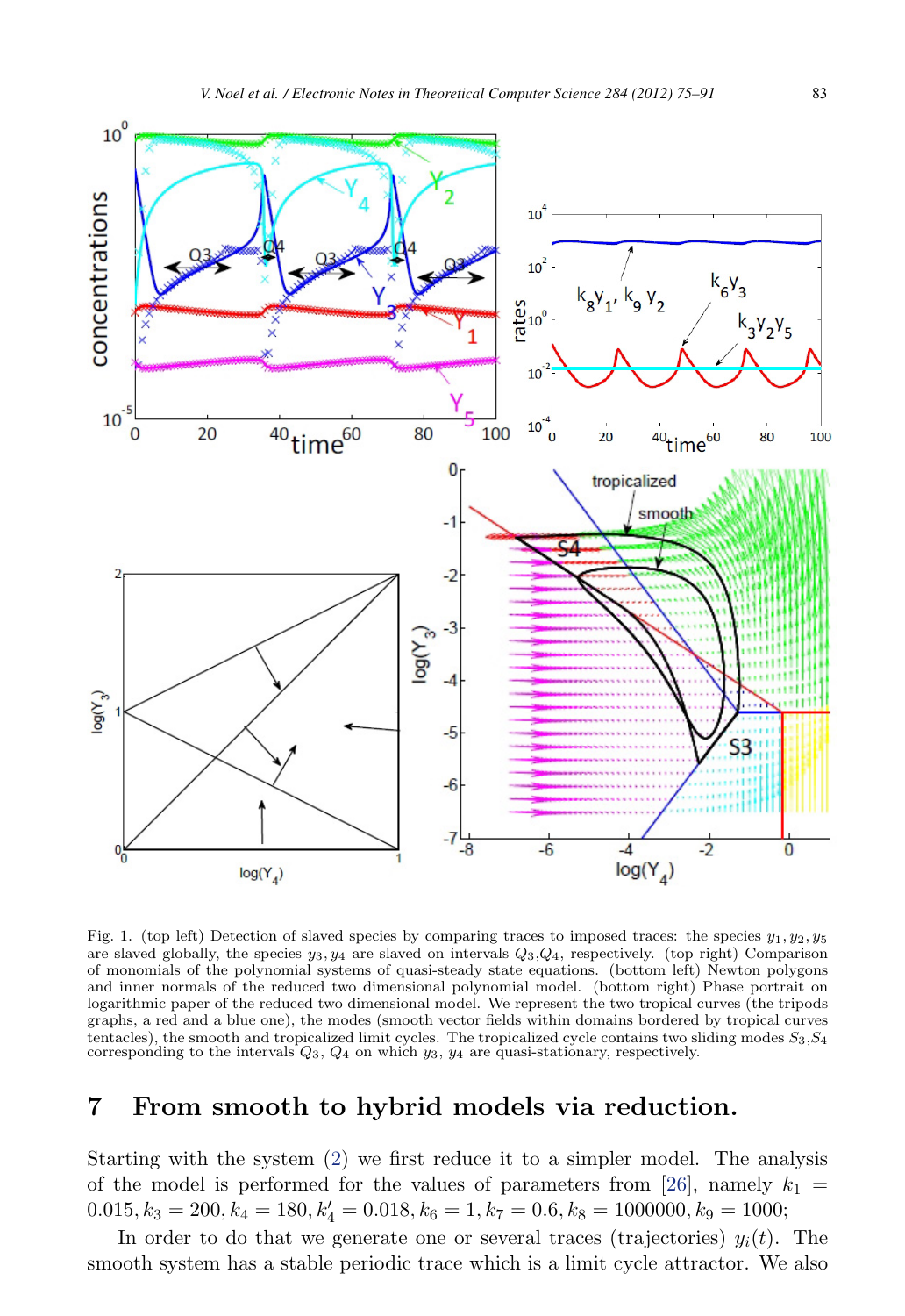compute the imposed traces  $y_i^*(t)$  that are solutions of the equations:

$$
k_9y_2(t) - k_8y_1^*(t) + k_6y_3(t) = 0,
$$
  
\n
$$
k_8y_1(t) - k_9y_2^*(t) - k_3y_2(t)y_5(t) = 0,
$$
  
\n
$$
k'_4y_4(t) + k_4y_4(t)y_3^*^2(t)/C^2 - k_6y_3^*(t) = 0,
$$
  
\n
$$
-k'_4y_4^*(t) - k_4y_4^*(t)y_3^2(t)/C^2 + k_3y_2(t)y_5(t) = 0,
$$
  
\n
$$
k_1 - k_3y_2(t)y_5^*(t) = 0.
$$
\n(15)

We find that, for three species  $y_1, y_2$ , and  $y_5$ , the distance between the traces  $y_i^*(t)$  and  $y_i(t)$  is small for all times which means that these species are slaved on the whole limit cycle (Figure 1 top left). Also, we have a global conservation law  $y_1 + y_2 + y_3 + y_4 = C$ , that can be obtained by summing the first four differential equations in (2). The three quasi-steady state equations for the three sl[av](#page-8-0)ed species have to be solved jointly with the global conservation law:

$$
k_9y_2 - k_8y_1 + k_6y_3 = 0,
$$
  
\n
$$
k_8y_1 - k_9y_2 - k_3y_2y_5 = 0,
$$
  
\n
$$
k_1 - k_3y_2y_5 = 0,
$$
  
\n
$$
y_1 + y_2 + y_3 + y_4 = C.
$$
\n(16)

Comparison of the monomials (for values of parameters as above) in this system shows that  $max(k_8y_1, k_9y_2) \succ k_6y_3$ , and  $max(k_8y_1, k_9y_2) \succ k_3y_2y_5$  (Fig.1 top right) which leads to the pruned system:

$$
k_8y_1 - k_9y_2 = 0,\nk_8y_1 - k_9y_2 = 0,\nk_1 - k_3y_2y_5 = 0,\ny_1 + y_2 + y_3 + y_4 = C.
$$
\n(17)

The first two equations are identical and correspond to quasi-equilibrium of the reaction between  $y_1$  and  $y_2$ . The third equation means that  $y_5$  [is](#page-8-0) a quasi-steady state species. The pruned system [allo](#page-8-0)ws the elimination of the variables  $y_1, y_2, y_5$ . The slow variable  $y_{12} = y_1 + y_2$  demanded by the quasi-equilibrium condition (this is a conservation law of [th](#page-8-0)e fast system) can be eliminated by using the global conservatio[n la](#page-8-0)w.

We note that the dominance relations leading to the pruned equations were found numerically in a neighborhood of the periodic trace. This means that QE and QSS approximations are valid at least on the limit cycle. More global testing of these relations will be presented elsewhere. Note that the system (16) can be solved also without pruning. However, (16) has four independent equations allowing to eliminate four of the five dynamic variables leading to a one dimensional dynamical system. It turns out that the correct application of the QE and QSS approximations has to use  $(17)$  and not  $(16)$ .

After elimination, we obtain the following reduced differential-algebraic dynamical system: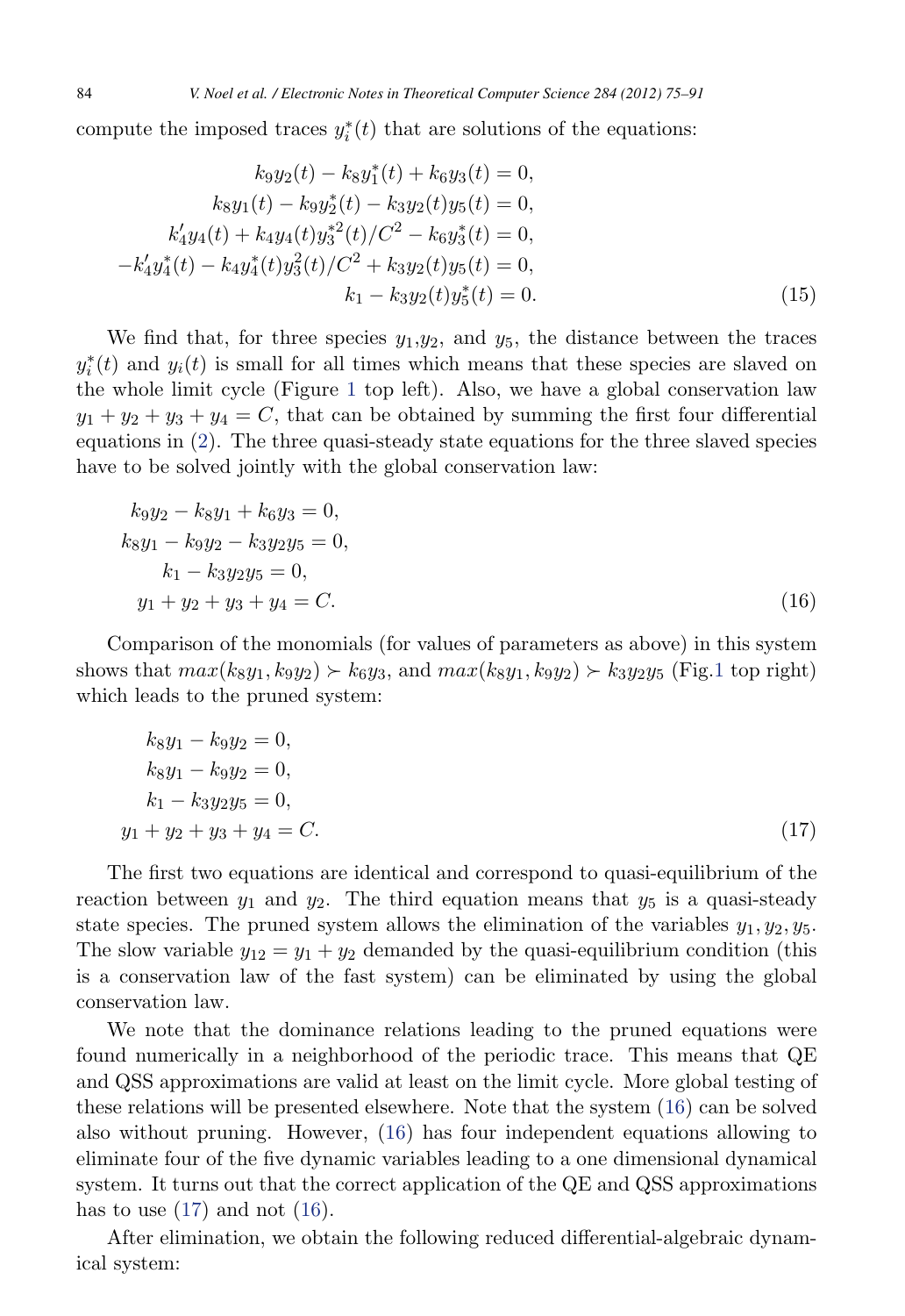$$
y'_3 = k'_4 y_4 + k_4 y_4 y_3^2 / C^2 - k_6 y_3,
$$
  
\n
$$
y'_4 = -k'_4 y_4 - k_4 y_4 y_3^2 / C^2 + k_1,
$$
  
\n
$$
y_1 = (C - y_3 - y_4) k_9 / (k_8 + k_9),
$$
  
\n
$$
y_2 = (C - y_3 - y_4) k_8 / (k_8 + k_9),
$$
  
\n
$$
y_5 = k_1 (k_8 + k_9) / (k_3 k_8 (C - y_3 - y_4)).
$$
\n(18)

Now we tropicalize this reduced system. The tropicalization could have been done on the initial system in which case the pruned equations (17) would indicate that the reduced dynamics is a sliding mode of the tropicalized system on the two dimensional hypersurface  $k_8y_1 = k_9y_2$ ,  $k_1 = k_3y_2y_5$ ,  $y_1 + y_2 + y_3 + y_4 = C$ . However, although the result (concerning the dynamics on the QE/QSS manifold) should be the same, it is much handier to tropicalize the reduced system (18). Indeed, the tropicalization of the full 5D system is difficult to visualize and would also produce complex modes that can not be reduced to 2D (these modes describe the fast relaxation to the QE/QSS manifold).

The resulting hybrid model reads:

$$
y'_3 = Dom{k'_4y_4, k_4y_4y_3^2/C^2, -k_6y_3},
$$
  
\n
$$
y'_4 = Dom{-k'_4y_4, -k_4y_4y_3^2/C^2, k_1},
$$
  
\n(19)

or equivalently using Heaviside functions:

$$
y'_3 = k'_4 y_4 \theta(-h_1 - 2u_3) \theta(h_2 + u_4 - u_3) + \frac{k_4}{C^2} y_4 y_3^2 \theta(h_1 + 2u_3) \theta(h_1 + h_2 + u_4 + u_3)
$$
  

$$
-k_6 y_3 \theta(-h_2 - u_4 + u_3) \theta(-h_1 - h_2 - u_4 - u_3),
$$
  

$$
y'_4 = -k'_4 y_4 \theta(-h_3 - 2u_3) \theta(-h_4 + u_4) - \frac{k_4}{C^2} y_4 y_3^2 \theta(h_3 + 2u_3) \theta(h_3 - h_4 + 2u_3 + u_4)
$$
  

$$
k_1 \theta(h_4 - u_4) \theta(-h_3 + h_4 - 2u_3 - u_4),
$$
 (20)

where  $h_1 = h_3 = \log(k_4/(k'_4 C^2))$ ,  $h_2 = \log(k'_4/k_6)$ ,  $h_4 = \log(k_1/k'_4)$ .

The Newton polygons of the polynomials  $k'_4y_4 + k_4y_4y_3^2/C^2 - k_6y_3$  and  $-k'_4y_4$  –  $k_4y_4y_3^2/C^2 - k_6y_3$  are triangles (Fig.1 bottom left). The two triangles share a common edge [w](#page-8-0)hich is a consequence of the fact that the reduced model have two reactions each one acting on the two species. The tentacles of the two tropical curves (in red and blue in Fig.1 bottom right) point in the same directions as the inner normals to the edges of the Newton polygons (the corresponding equations are  $h_1 + 2u_3 = 0$ ,  $h_2 + u_4 - u_3 = 0$ ,  $h_1 + h_2 + u_4 + u_3 = 0$  for one and  $h_3 + 2u_3 = 0$ ,  $h_4 + u_4 = 0$ ,  $h_3 - h_4 + 2u_3 + u_4 = 0$  for the other). These tentacles (half lines) decompose the positive quarter plane into 6 sectors corresponding to the 6 modes of the hybrid model.

In Fig.1 bottom right we have also represented the phase portrait of the reduced model on logarithmic paper. The dynamical variables are  $u_3 = log(y_3)$  and  $u_4 =$  $log(y_4)$ . The vector field corresponding to  $u'_3 = y'_3/y_3$  and  $u'_4 = y'_4/y_4$  was computed with the dominant monomials in each plane sector as follows: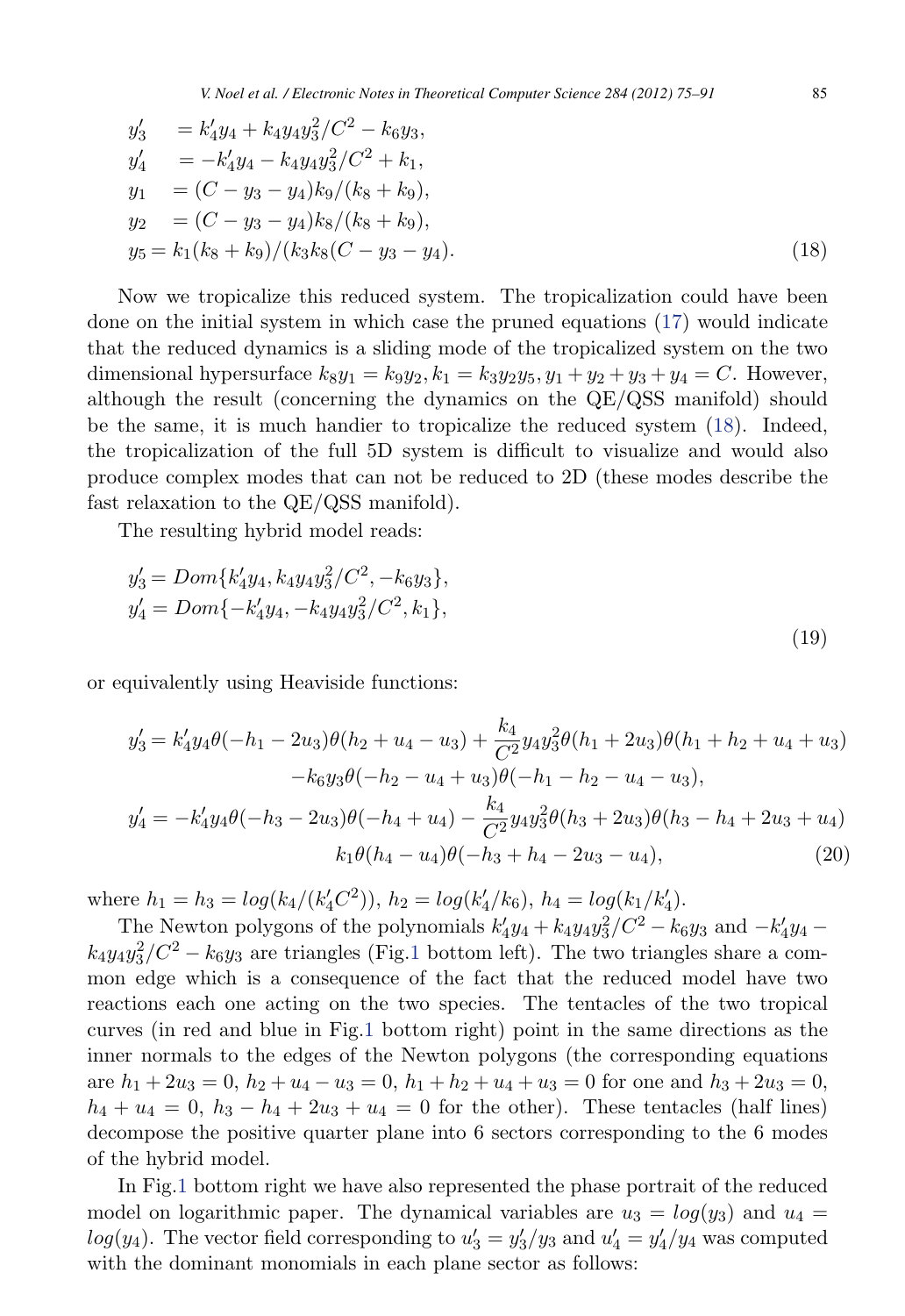$$
u'_4 = -k_4 y_3^2, u'_3 = -k_6 \text{ for the mode 1},
$$
  
\n
$$
u'_4 = -k_4 y_3^2, u'_3 = k_4 y_3 y_4 \text{ for the mode 2},
$$
  
\n
$$
u'_4 = k_1 y_4^{-1}, u'_3 = k_4 y_3 y_4 \text{ for the mode 3},
$$
  
\n
$$
u'_4 = k_1 y_4^{-1}, u'_3 = k'_4 y_4 y_3^{-1} \text{ for the mode 4},
$$
  
\n
$$
u'_4 = k_1 y_4^{-1}, u'_3 = -k_6 \text{ for the mode 5},
$$
  
\n
$$
u'_4 = -k'_4, u'_3 = k'_4 y_4 y_3^{-1} \text{ for the mode 6}.
$$
  
\n(21)

Like the smooth system, the tropicalization has a stable periodic trajectory (limit cycle). This is represented together with the limit cycle trajectory of the smooth system in Fig.1 bottom right. The period of the tropicalized limit cycle is slightly changed with respect to the period of the smooth cycle. However, we can modulate the period of the tropicalized cycle and make it fit t[he p](#page-8-0)eriod of the smooth cycle by acting on the moments of the mode change. This stands to displacing the tentacles of the tropical varieties parallel to the [init](#page-6-0)ial positions or equivalently, to changing the parameters  $h_1, h_2, h_3, h_4$  [w](#page-8-0)hile keeping  $h_1 = h_3$  which is a symmetry of the problem.

The tropicali[zed](#page-8-0) system has piecewise smooth hybrid dynamics. Typically, it passes from one type of smooth dynamics (mode) described by [on](#page-8-0)e set of differential [equ](#page-6-0)ations to another smooth dynamics (mode) described by another set of differential equations (the possible modes are listed in Eq. $(21)$ ). The command to change the mode is intrinsic and happens when the trajectory attains the tropical curve. However, if the sliding mode condition (12) is fulfilled the trajectory c[ont](#page-8-0)inues along some tropical curve tentacle instead of changing plane sector and evolve according [to](#page-6-0) [o](#page-6-0)ne of the interior modes (21). The tropicalized limit cycle has two sliding modes (S<sub>4</sub> and S<sub>3</sub> in Fig.1). The first one is along the half-line  $h_3-h_4+2u_3+u_4=0$  on the logarithmic paper (tentacle  $S_4$  on the red tropical curve in Fig.1). In order to check (12) we note that  $f^+ = (k_1 y_4^{-1}, -k_6)$ ,  $f^- = (-k_4 y_3^2, -k_6)$ ,  $n^+ = -n^- = (-1, -2)$ . We have a sliding mode if  $-k_1y_4^{-1} + 2k_6 < 0$ , m[ea](#page-8-0)ning that the exit from the sliding mode occurs when  $u_4 > log(k_1/(2k_6))$ . The second sliding mode is along the tentacle  $h_2 + u_4 - u_3 = 0$  (S<sub>3</sub> on the blue tropical curve in Fig.1). We have  $f^+ = (k_1 y_4^{-1}, -k_6), f^- = (k_1 y_4^{-1}, k_4' y_4 y_3^{-1}), n^+ = -n^- = (-1, 1).$  The conditions (12) are fulfilled when  $k_1y_4^{-1} - k_4'y_4y_3^{-1} < 0$  which is satisfied on the entire tentacle. The exit from this second mode occurs at the end of the blue tropical curve tentacle. Interestingly, the sliding modes of the tropicalization can be put into correspondence with places on the smooth limit cycle where the smooth limit cycle acquires new QSS species. This can be seen in Fig.1 top left. The species  $y_3$  becomes quasi-stationary on time intervals  $Q_3$  that satisfy (with good approximation) the relation  $h_2+u_4-u_3=0$  and correspond to the sliding mode on the blue tropical curve. Also, the species  $y_4$  becomes quasi-stationary on very short time intervals  $Q_4$  that satisfy  $h_3 - h_4 + 2u_3 + u_4 = 0$  and correspond to the sliding mode on the red tropical curve. As pointed out in the preceding section, the trajectories of the smooth dynamics can evolve close to the tentacles, but leave them sooner than the sliding modes.

We end this section with a study of the bifurcations of the ODE model and of its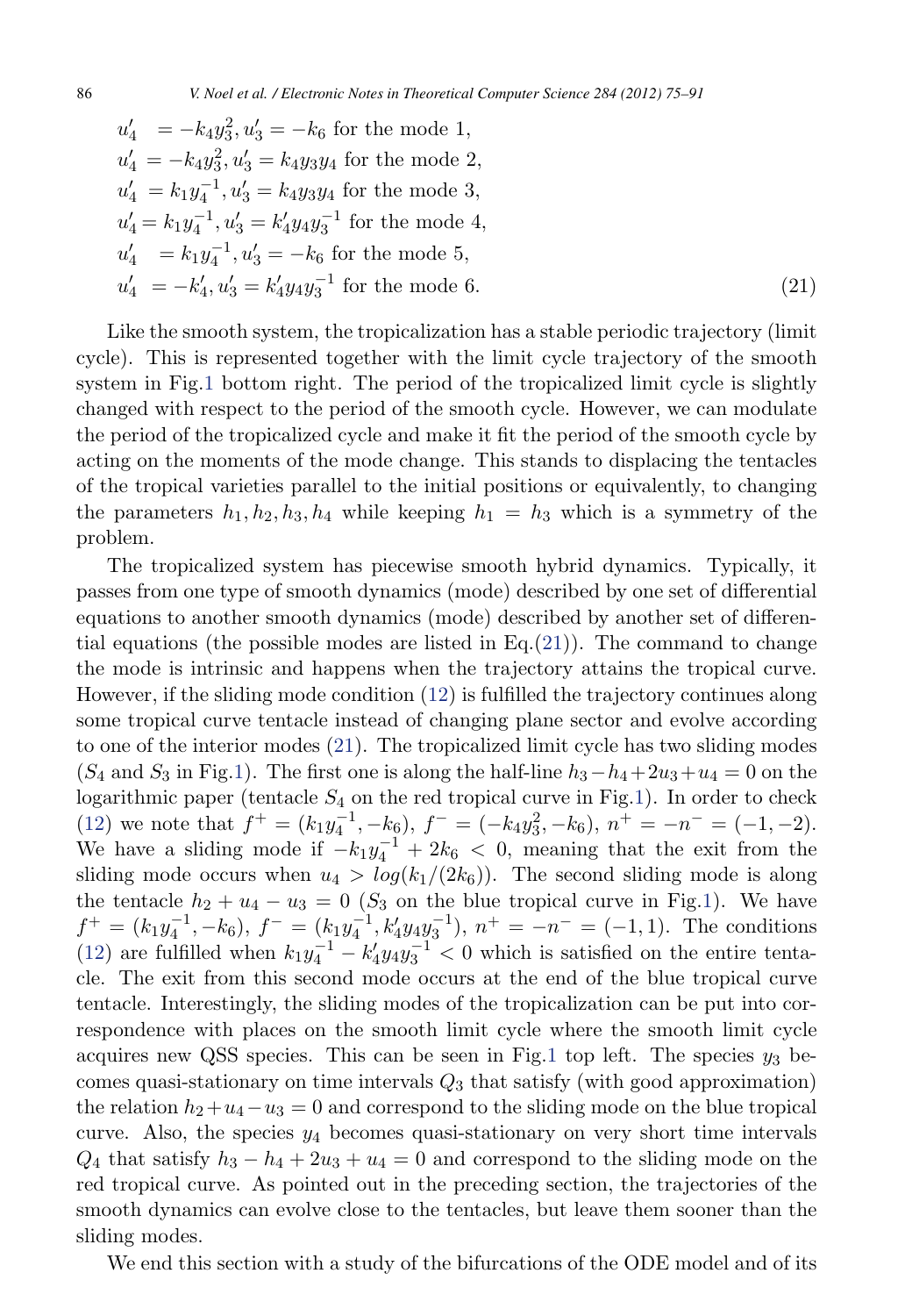<span id="page-12-0"></span>tropicalization. It is easy to check that there is only one degree of freedom describing the relative position of the two tropical curves. This is the distance between the origins of the tropical curves, that is given by the combination  $k_1k_4'^{-1/2}k_4^{1/2}k_6^{-1}$ . Thus, by changing any one of the parameters  $k_1, k'_4, k_4, k_6$  we can invert the relative position of the tropical curves and change the partition of the logarithmic paper into domains. This leads to two Hopf bifurcations of the ODE model and also two Hopf bifurcations of the tropicalization. The bifurcation of the tropicalization is discontinuous (the limit cycle oscillation amplitude does not vanish at bifurcation) and can also be delayed with respect to the continuous bifurcation of the ODE model (Fig.2).



Fig. 2. Hopf bifurcations of the smooth and tropicalized system. (left) The relative positions of the tropical curves can be changed by changing the combination  $k_1 k_4^{\prime -1/2} k_4^{1/2} k_6^{-1}$ . The first Hopf bifurcation corresponds to  $k_1k_4'^{-1/2}k_4^{1/2}k_6^{-1} = 1$ , i.e.  $log(k_1) = -4.61$ , when the tropical curves intersect in a single point.<br>For the second Hopf bifurcation the relative position of the two tropical curves is no longer [ex](#page-2-0)ceptiona position of the bifurcation results from sliding modes stability analysis. (right) Amplitudes of oscillation are shown for the tropicalization (blue) and for the smooth system (red);

# **8 Solving ordinary differential equations in triangular form**

In order to illustrate the gain that one can obtain from model reduction, we give a digest of the algorithmic complexity for solving systems of the type (1) and more generally, an arbitrary system of ordinary differential equations:

$$
G_j(x_1, x_1^{(1)}, \dots, x_1^{(r)}, x_2, x_2^{(1)}, \dots, x_2^{(r)}, \dots, x_n, x_n^{(1)}, \dots, x_n^{(r)}, t) = 0, 1 \le j \le N, (22)
$$

where  $G_j$  are differential polynomials of the *order* at most r in the derivatives  $x_i^{(s)} =$  $\partial^s x_i/\partial t^s$ ,  $s \leq r$ . Let the *degrees* of the differential polynomials  $G_j$  do not exceed d.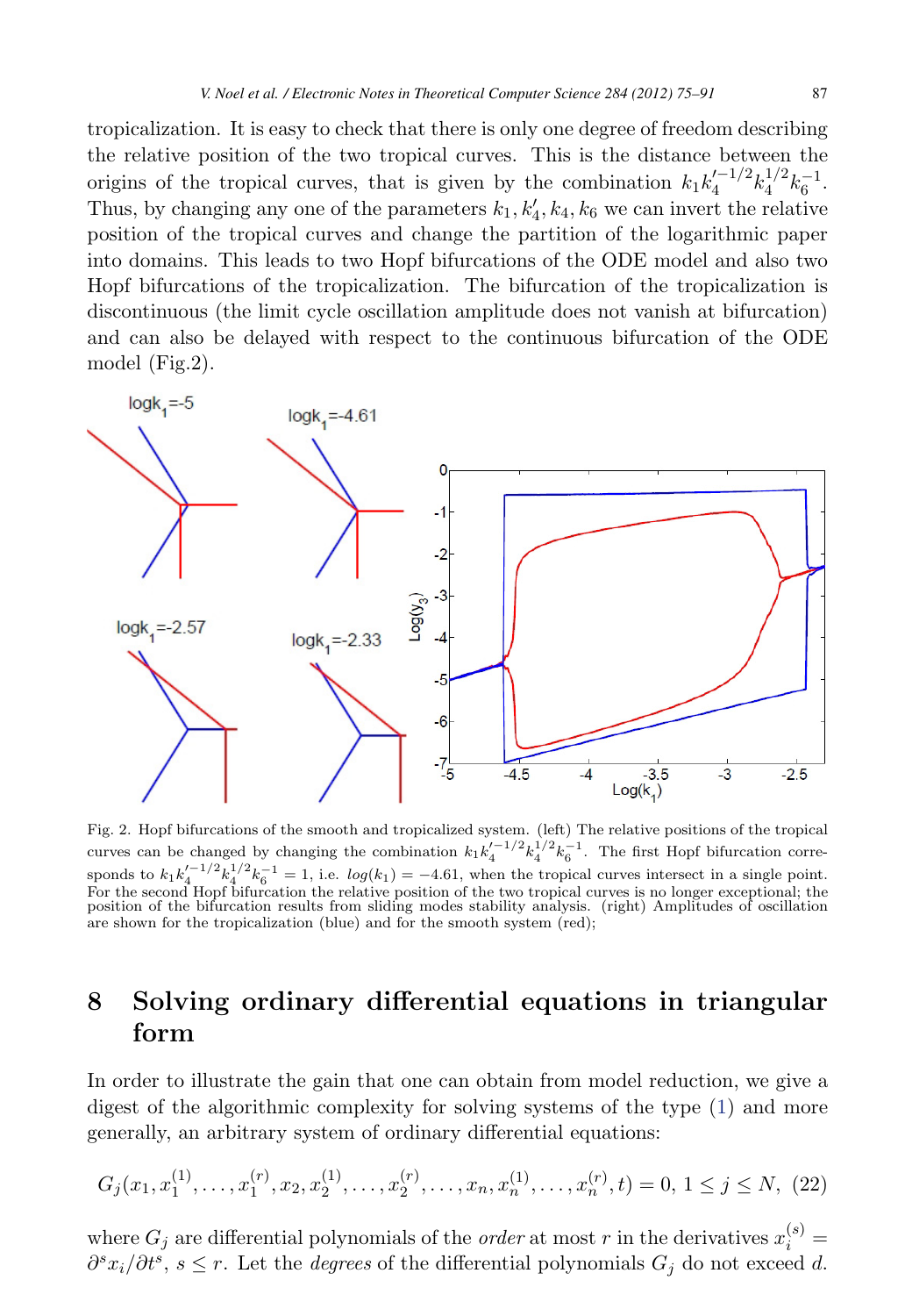Finally, for algorithmic complexity purposes we assume that the coefficients of  $G_i$ are integers with absolute values less than  $2^l$ , the latter means that the *bit-size of* the coefficients  $l(G_i) \leq l$ .

In [21] an algorithm was designed which works not only for ordinary differential systems like  $(22)$ , but even for systems of *partial* differential equations. For ordinary systems (22) the algorithm was improved in [7], although still its complexity is rather big (see below). We describe the ingredients of the output (which has a triangular form) of the latter improved algorithm and provide for it the complexity bounds.

The algorithm executes the consecutive elimination of the indeterminates  $x_n, \ldots, x_1$ . The algorithm yields a partition  $P = \{P_i\}_{1 \leq i \leq M}$  of the space of the possible functions  $x_1$ . Each  $P_i$  is given by a system of an equation  $f_{i,1}(x_1,t) = 0$  and an inequality  $g_{i,1}(x_1, t) \neq 0$  for suitable differential polynomials  $f_{i,1}, g_{i,1}$ . Then the algorithm yields an equation  $f_{i,2}(x_1, x_2, t) = 0$  and an inequality  $g_{i,2}(x_1, x_2, t) \neq 0$ for  $x_2$  for suitable differential polynomials  $f_{i,2}, g_{i,2}$ . We underline that the latter equation and inequality hold on  $P_i$ . One can treat the system  $f_{i,2} = 0, g_{i,2} \neq 0$ as the conditions on  $x_2$  with the coefficients bei[ng](#page-12-0) some differential polynomials in  $x_1$  (satisfying  $P_i$ ). Continuing in a similar way, the algorithm produces a triangular system of differential polynomials  $f_{i,3}(x_1, x_2, x_3, t), g_{i,3}(x_1, x_2, x_3, t), \ldots$  $f_{i,n}(x_1,\ldots,x_n,t)$ ,  $g_{i,n}(x_1,\ldots,x_n,t)$ . Thus, at the end  $x_n$  satisfies (on  $P_i$ ) the equation  $f_{i,n}(x_1,\ldots,x_n,t) = 0$  and the inequality  $g_{i,n}(x_1,\ldots,x_n,t) \neq 0$  treated as a system with the coefficients being differential polynomials in  $x_1, \ldots, x_{n-1}$ .

In other words, suppose that one has a device being able to solve an ordinary differential system  $f(x)=0$ ,  $g(x) \neq 0$  in a single indeterminate x. Then the algorithm would allow one to solve the system (22) consecutively: first producing  $x_1$  satisfying  $f_{i,1}(x_1, t)=0$ ,  $g_{i,1}(x_1, t) \neq 0$ , after that producing  $x_2$  satisfying  $f_{i,2}(x_1, x_2, t) = 0$ ,  $g_{i,2}(x_1, x_2, t) \neq 0$  and so on.

This completes the description of the output of the algorithm. Now we turn to the issue of its complexity. One can bound the orders of the differential polynomials  $ord(f_{i,s}), ord(g_{i,s}) \leq r \cdot 2^n := R, 1 \leq i \leq M, 1 \leq s \leq n$ , the number of the elements in the partition and the degrees M,  $deg(f_{i,s})$ ,  $deg(g_{i,s}) \leq (Nd)^{2^R} := Q$ . Finally, the bit-size of the integer coefficients of  $f_{i,s}$ ,  $g_{i,s}$  and the complexity of the algorithm can be bounded by a certain polynomial in  $l, Q$ . Thus, the number n of the indeterminates brings the main contribution into the complexity bound, which is triple exponential in  $n$ . Of course, the above bounds have an a priori nature: they take into the account all the conceivable possibilities in the worst case, whereas in practical computations considerable simplifications are usually expected.

### **9 Conclusion**

Tropical geometry offers a natural framework to study biochemical networks with multiple timescales and rational reaction rate functions. First, and probably most importantly, tropicalization can guide model reduction of ODE systems. We have shown that the existence of quasi-equilibrium reactions and of quasi-stationary species implies the existence of sliding modes along the tropical variety. Conversely,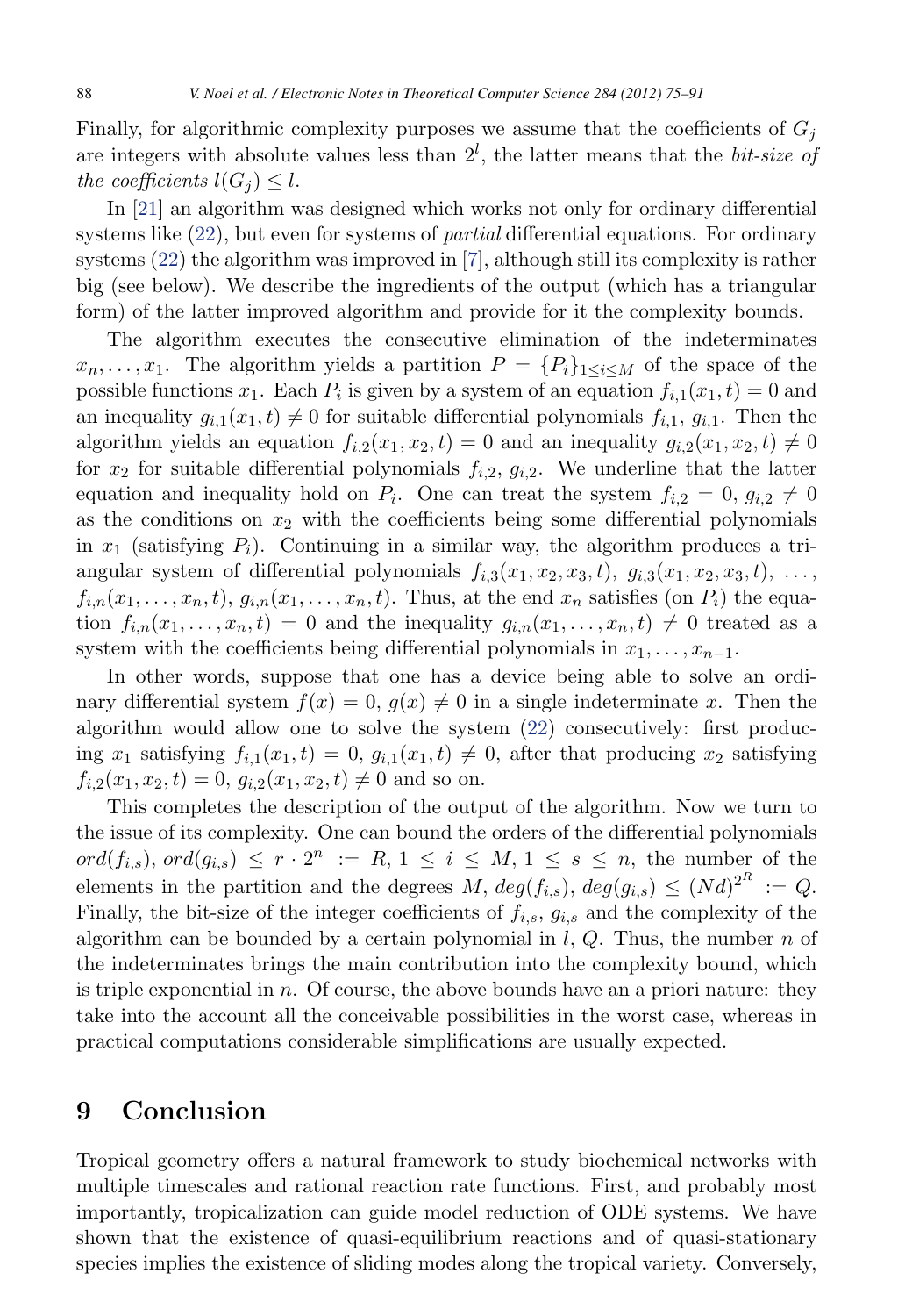when the tropicalization has sliding modes along hyperplanes defined by the equality of two monomials, we propose an algorithm to decide whether the system has quasiequilibrium reactions or quasi-equilibrium species. This distinction allows correct model reduction, and represents an improvement of methods proposed in [19].

The tropicalization represents an abstraction of the ODE model. This abstraction may be not sound for some dynamic properties, but may conserve others. If the trajectories of the ODE model are either very far or very close to the tropical varieties, they tend to remain close to the trajectories of the tropicalization for a while. However, the quality of the approximation is not guaranteed at finite distance from the tropical variety. For instance, the exit of tropicalized trajectories from a sliding mode tends to be delayed, and smooth trajectories leave earlier neighborhoods of tropical varieties. The example studied in this paper also illustrates some properties of bifurcations of the tropicalization, that we have tested numerically. The tropicalization qualitatively preserves the type and stability of attractors, but can also introduce delays of a Hopf bifurcation. Thus, the tropicalization can only roughly indicate the position of the bifurcation of the ODE model. Furthermore, close to the bifurcation, [th](#page-15-0)e amplitude of the limit cycle oscillations behaves differently for the ODE model and for the tropicalization. The two detected Hopf bifurcations are continuous (the oscillation amplitude vanishes at bifurcation) for the ODE model and discontinuous (the oscillation amplitude does not vanish at bifurcation) for the tropicalization.

The tropicalization provides in the same time a reduced model and a "skeleton" for the hybrid dynamics of the reduced model. This skeleton, specified by the tropical varieties, is robust. As a matter of fact, monomials of parameters are generically well separated [6]. This implies that tropicalized and smooth trajectories are [no](#page-15-0)t that far one from another. Furthermore, because the tropicalized dynamics is robust, it follows that the system can tolerate large relative changes of the parameters without strong modifications of its dynamics.

The dynamics of the model studied in this paper is relatively simple: it has a limit cycle embedded in a two dimensional invariant manifold. As future work we intend to extend the approach to more complex attractors, such as cycles in dimension larger than two and chaotic attractors. Methods to compute tropical varieties in any dimension are well developed in tropical algebraic geometry [2]. Given the tropical variety, the existence of sliding modes can be easily checked and the pruned polynomials defining the fast dynamics calculated. This should lead directly to identification of quasi-equilibrium reactions and quasi-stationary species, without the need of simulation (Step 1 in the Algorithm 1). Proposing simplified descriptions of the dynamics of large and imprecise systems, tropical geometry techniques could find a wide range of applications from synthetic biology design to understanding emerging properties of complex biochemical networks.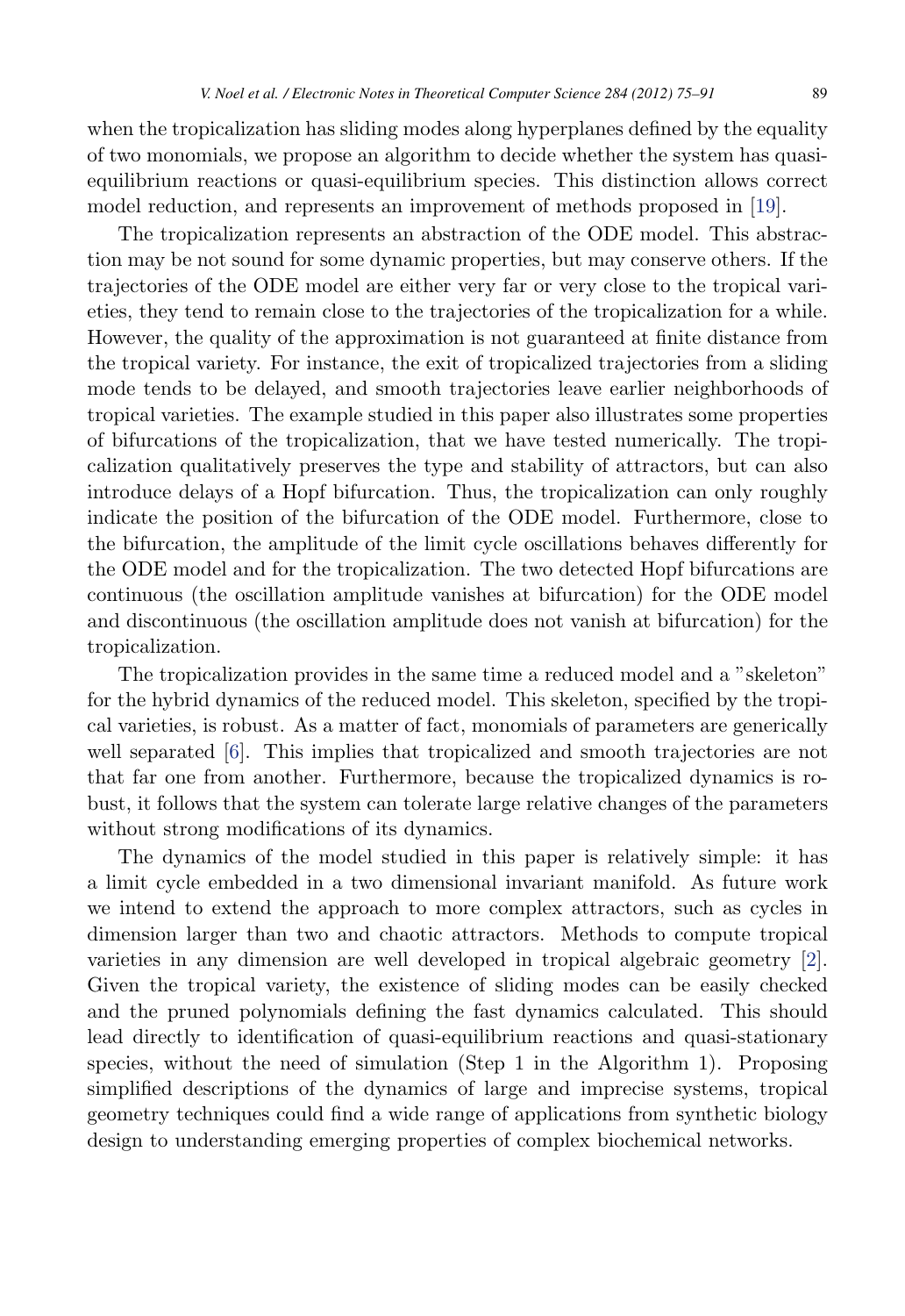### <span id="page-15-0"></span>**Acknowledgement**

VN was supported by University of Rennes 1. SV was supported by the Russian Foundation for Basic Research (Grant Nos. 10-01-00627 s and 10-01-00814 a) and the CDRF NIH (Grant No. RR07801) and by a visiting professorship grant from the University of Montpellier 2.

# **References**

- [1] J.P. Aubin. Macroscopic traffic models: Shifting from densities to "celerities". Applied Mathematics and Computation, 217:963–971, 2010.
- [2] T. Bogart, A.N. Jensen, D. Speyer, B. Sturmfels, and R.R. Thomas. Computing tropical varieties. Journal of Symbolic Computation, 42(1-2):54–73, 2007.
- [3] A. Crudu, A. Debussche, and O. Radulescu. Hybrid stochastic simplifications for multiscale gene networks. BMC Systems Biology, 3(1):89, 2009.
- [4] V. Danos, J. Feret, W. Fontana, R. Harmer, and J. Krivine. Rule-based modelling of cellular signalling. CONCUR 2007–Concurrency Theory, pages 17–41, 2007.
- [5] A.F. Filippov and FM Arscott. Differential equations with discontinuous righthand sides, volume 18. Springer, 1988.
- [6] AN Gorban and O. Radulescu. Dynamic and static limitation in reaction networks, revisited . In David West Guy B. Marin and Gregory S. Yablonsky, editors, Advances in Chemical Engineering Mathematics in Chemical Kinetics and Engineering, volume 34 of Advances in Chemical Engineering, pages 103–173. Elsevier, 2008.
- [7] D. Grigoriev. Complexity of quantifier elimination in the theory of ordinary differential equations. Lect. Notes Comput. Sci., 378:11–25, 1989.
- [8] AN Gorban, O. Radulescu, and AY Zinovyev. Asymptotology of chemical reaction networks. *Chemical* Engineering Science, 65:2310–2324, 2010.
- [9] E.L. King and C. Altman. A schematic method of deriving the rate laws for enzyme-catalyzed reactions. The Journal of Physical Chemistry, 60(10):1375–1378, 1956.
- [10] G.L. Litvinov and V.P. Maslov. Idempotent mathematics: a correspondence principle and its applications to computing. Russian Mathematical Surveys, 51(6):1210–1211, 1996.
- [11] G.L. Litvinov, V.P. Maslov, and G.B. Shpiz. Idempotent functional analysis: an algebraic approach. Mathematical Notes, 69(5):696–729, 2001.
- [12] Mark Z. Lazman and Gregory S. Yablonsky. Chapter 2 overall reaction rate equation of single-route complex catalytic reaction in terms of hypergeometric series. In David West Guy B. Marin and Gregory S. Yablonsky, editors, Advances in Chemical Engineering - Mathematics in Chemical Kinetics and Engineering, volume 34 of Advances in Chemical Engineering, pages 47 – 102. Elsevier, 2008.
- [13] M.Z. Lazman and G.S. Yablonsky. Overall reaction rate equation of single-route complex catalytic reaction in terms of hypergeometric series. Advances in Chemical Engineering, 34:47–102, 2008.
- [14] G. Mikhalkin. Enumerative tropical algebraic geometry in r2. AMERICAN MATHEMATICAL SOCIETY, 18(2):313–377.
- [15] V. Noel, S. Vakulenko, and O. Radulescu. Piecewise smooth hybrid systems as models for networks in molecular biology. In Proceedings of JOBIM 2010. Jobim, 2010.
- [16] V. Noel, S. Vakulenko, and O. Radulescu. Algorithm for identification of piecewise smooth hybrid systems; application to eukaryotic cell cycle regulation. In *Proceedings of WABI 2011, to appear*, 2011.
- [17] L. Pachter and B. Sturmfels. Tropical geometry of statistical models. Proceedings of the National Academy of Sciences of the United States of America, 101(46):16132, 2004.
- [18] M. Passare and A. Tsikh. Amoebas: their spines and their contours. In *Idempotent mathematics and mathematical physics: international workshop, February 3-10, 2003, Erwin Schrödinger International Institute for Mathem*